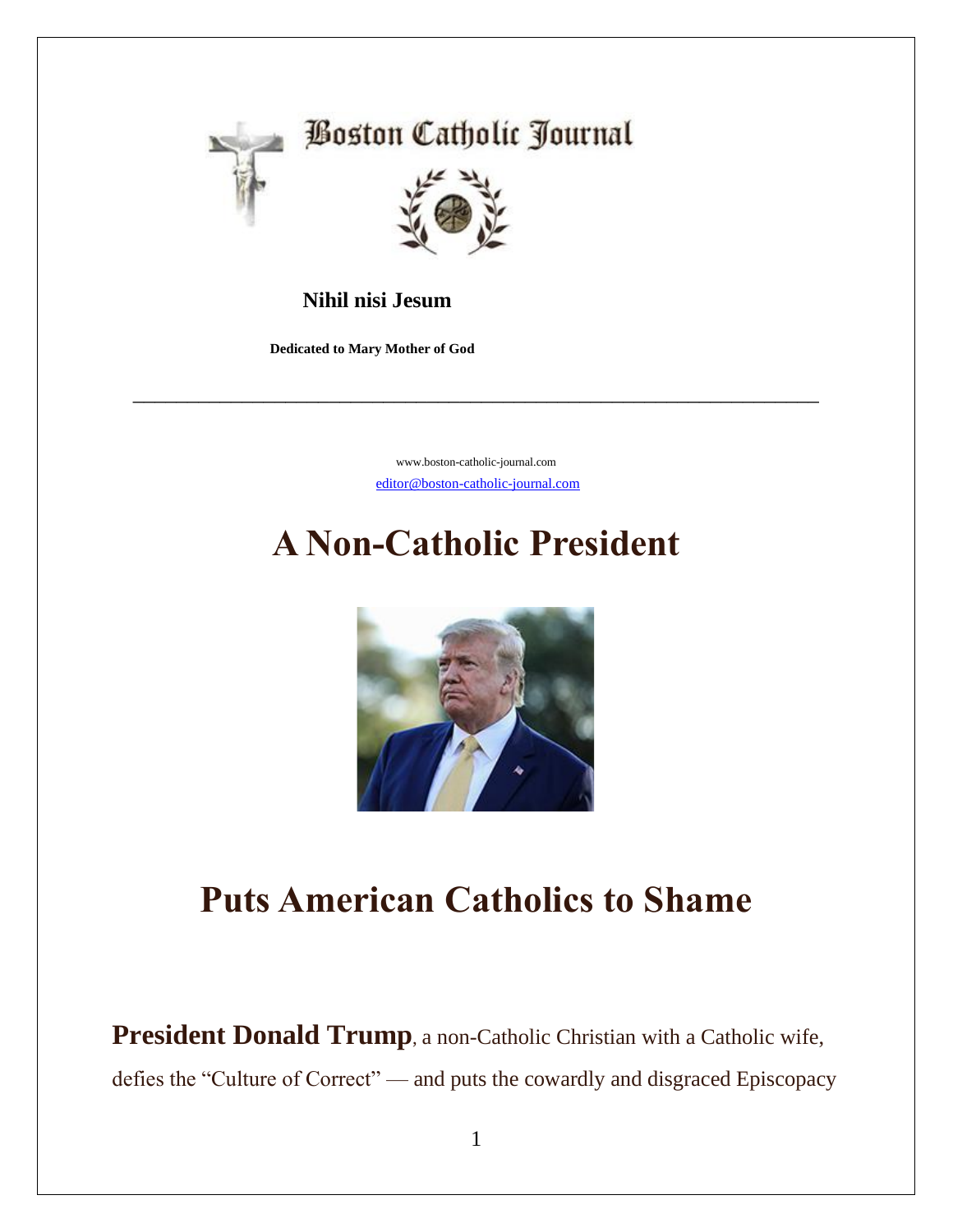of America to shame by officially "proclaiming December 29, 2020, as the 850th anniversary of the martyrdom of Saint Thomas Becket". **A NON-CATHOLIC PRESIDENT** is courageous enough through the grace of God to declare that *"our freedom from religious persecution is not a mere luxury or accident of history, but rather an essential element of our liberty. It is our priceless treasure and inheritance. And it was bought with the blood of martyrs.* "When would you hear that from a Catholic pulpit or an American bishop or cardinal? Never! It is not "correct", and is ... "insensitive" ... to atheists and other malcontents who detest both America and the authentic Teaching of Holy Mother Church. **Here in Boston, our not-so-bold Cardinal O'Malley ...** *says nothing* about **this historic act by a sitting American President.** 

**2,559** years ago **Cyrus the Great, King of Persia**, issued an edict freeing the Jews from Babylonian Captivity and commissioning the rebuilding of their Temple. He, too, was not from the true House of God, but nevertheless acted under the express command of God and the impulse of grace. Alas ... here in Boston, we have no Cyrus; only a feckless O'Malley and a virtually pagan pope. But, for a while, we have Trump to champion the cause our own shepherds have abandoned. God bless President Trump. If that offends your "sensitivities" ... **tough!**

Geoffrey K. Mondello **Editor** Boston Catholic Journal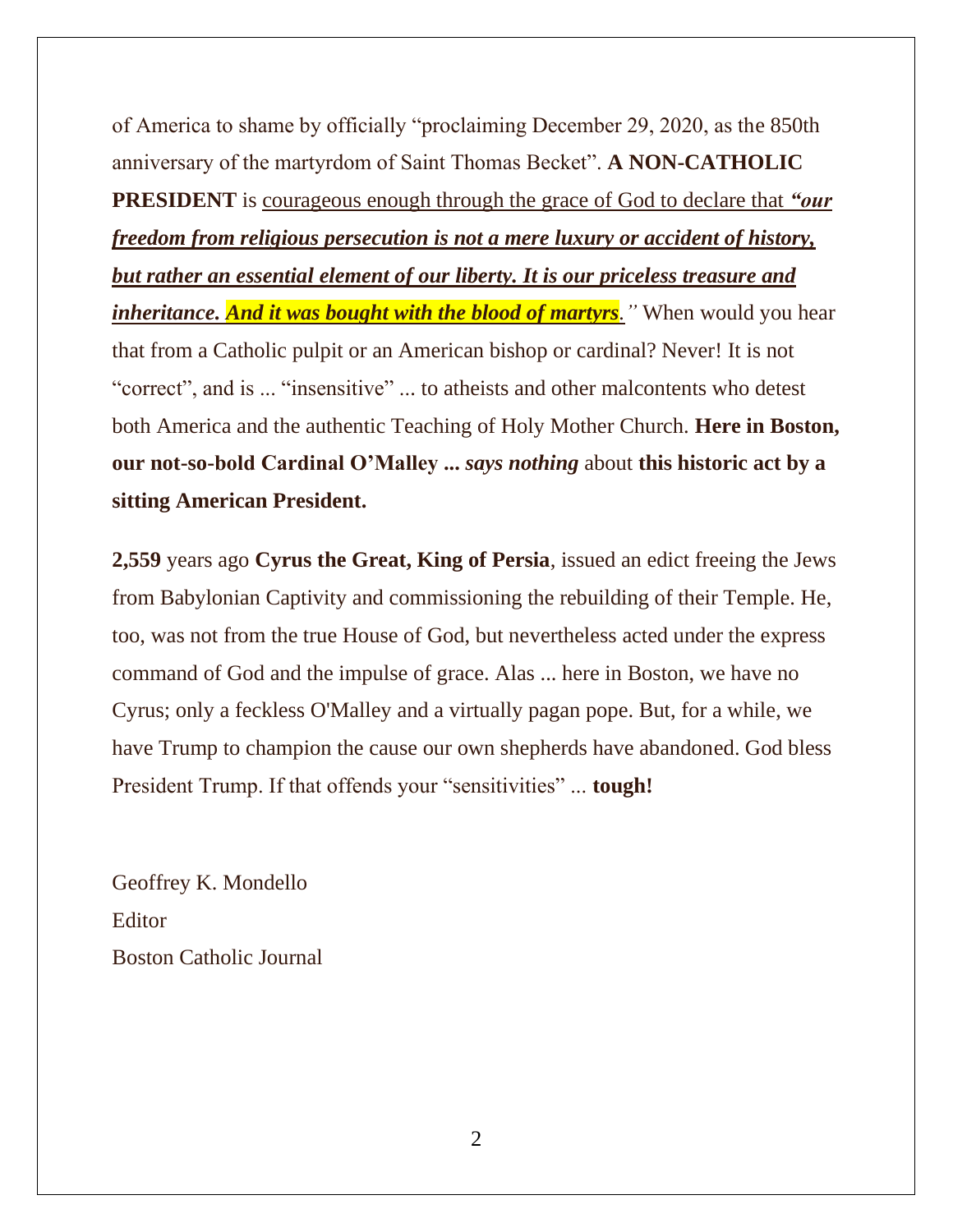

# Proclamation on 850th Anniversary of the Martyrdom of Saint Thomas Becket

# **PROCLAMATIONS**

### **Proclamation on 850th Anniversary of the Martyrdom of Saint Thomas Becke**t

**Issued on: December 28, 2020**

**Today is the 850th anniversary of the martyrdom of Saint Thomas Becket** on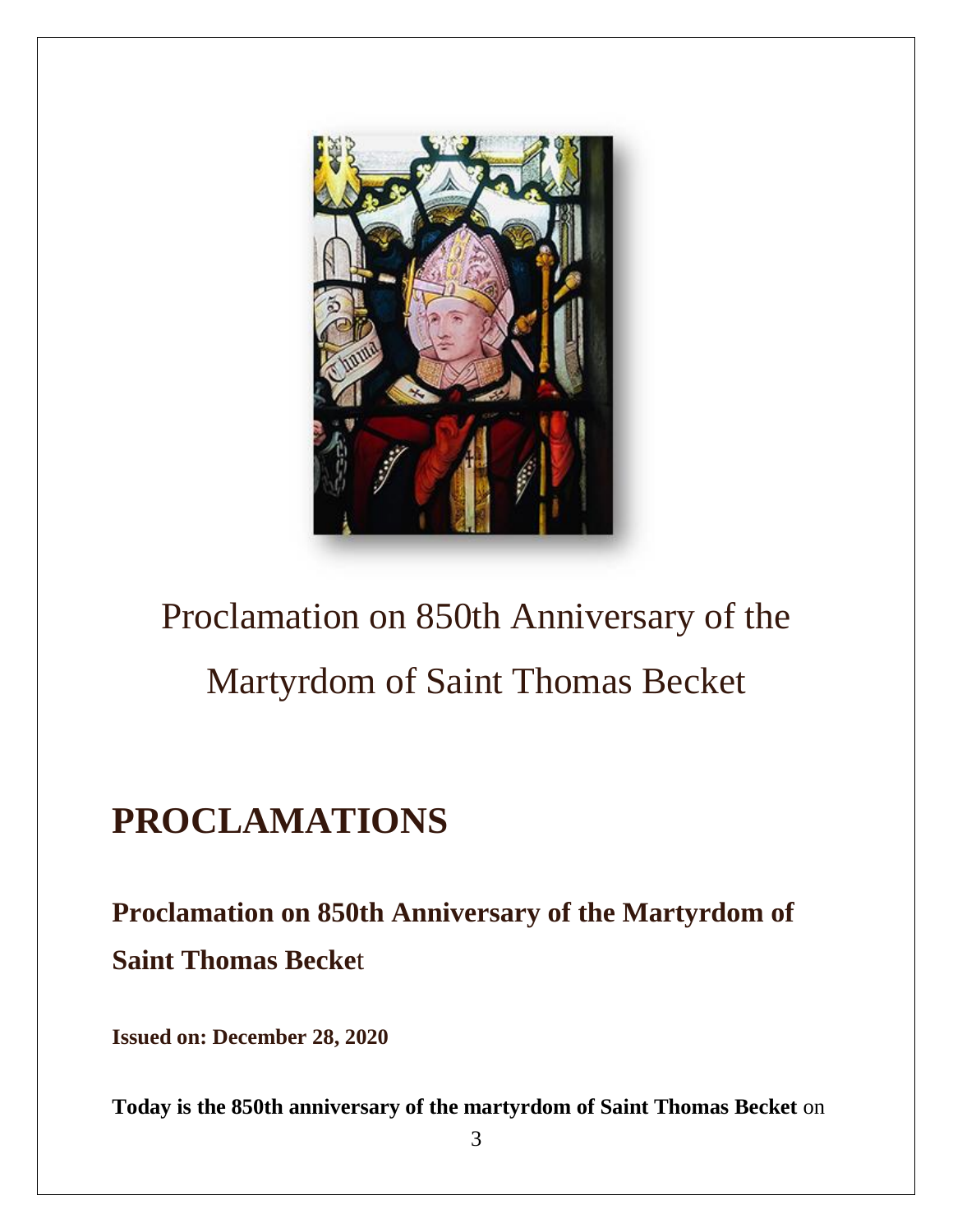December 29, 1170. Thomas Becket was **a statesman, a scholar, a chancellor, a priest, an archbishop, and a lion of religious liberty.**

Before the *Magna Carta* was drafted, before the right to free exercise of religion was enshrined as America's first freedom in our glorious Constitution, **Thomas gave his life so that, as he said, "the Church will attain liberty and peace."** The son of a London sheriff and once described as "a low born clerk" by the King who had him killed, Thomas Becket rose to become the leader of the church in England. When the crown attempted to encroach upon the affairs of the house of God through the *Constitutions of Clarendon*, Thomas refused to sign the offending document. When the furious King Henry II threatened to hold him in contempt of royal authority and questioned why this "poor and humble" priest would dare defy him, Archbishop Becket responded "God is the supreme ruler, above Kings" and **"we ought to obey God rather than men."** [Ed. Acts 5:29]

Because **Thomas would not assent to rendering the church subservient to the state**, he was forced to forfeit all his property and flee his own country. Years later, after the intervention of the Pope, Becket was allowed to return — and continued to resist the King's oppressive interferences into the life of the church. Finally, the King had enough of Thomas Becket's stalwart defence of religious faith and reportedly exclaimed in consternation: "Will no one rid me of this meddlesome priest?"

The King's knights responded and rode to Canterbury Cathedral to deliver Thomas Becket an ultimatum: give in to the King's demands or die. Thomas's reply echoes around the world and across the ages. **His last words on this earth were these: "For the name of Jesus and the protection of the Church, I am ready to** 

4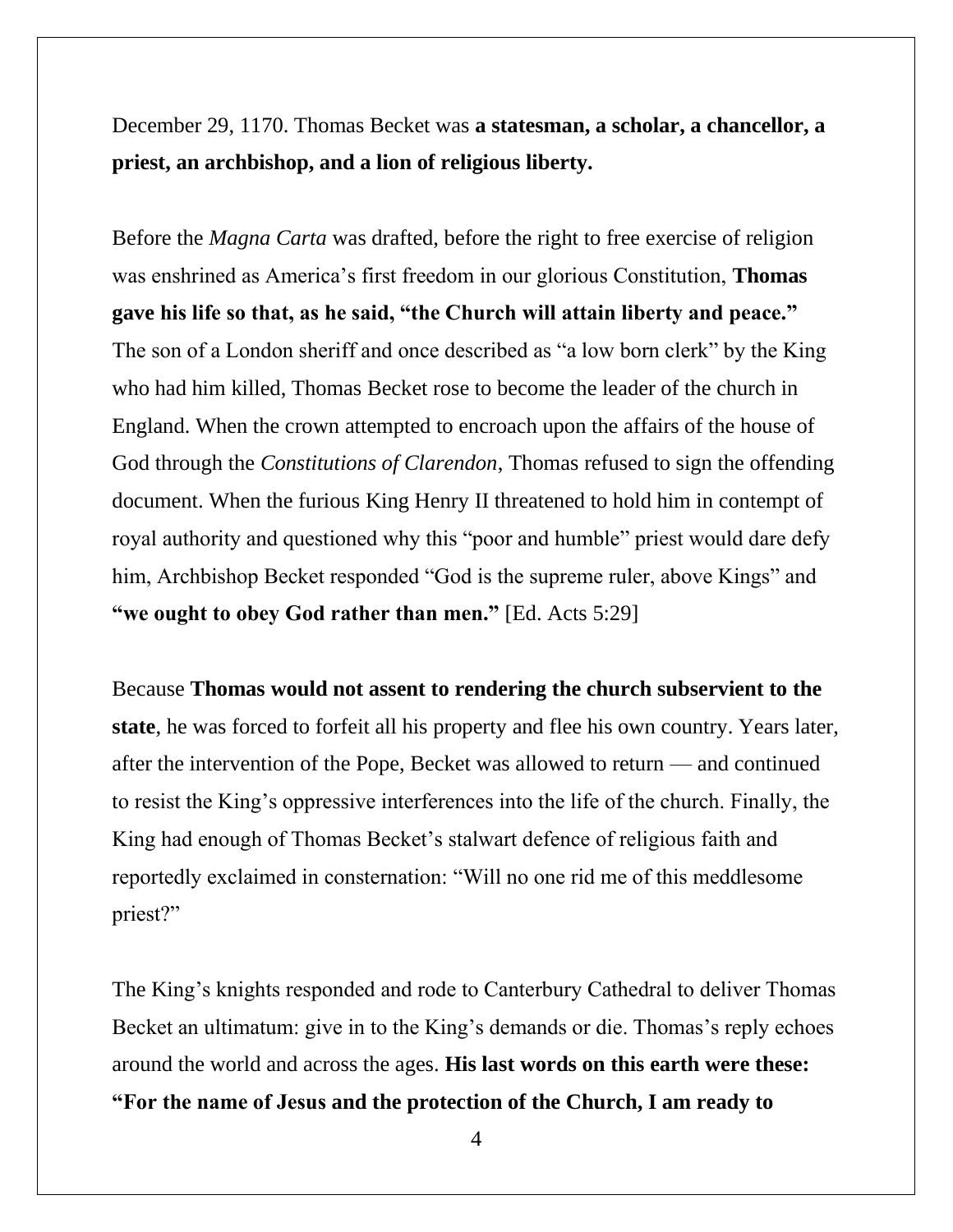**embrace death."** Dressed in holy robes, Thomas was cut down where he stood inside the walls of his own church.

Thomas Becket's martyrdom changed the course of history. It eventually brought about numerous constitutional limitations on the power of the state over the Church across the West. In England, Becket's murder led to the *Magna Carta's* declaration 45 years later that: "[T]he English church shall be free, and shall have its rights undiminished and its liberties unimpaired."

When the Archbishop refused to allow the King to interfere in the affairs of the Church, Thomas Becket stood at the intersection of church and state. **That stand, after centuries of state-sponsored religious oppression** and religious wars throughout Europe, eventually **led to the establishment of religious liberty in the New World**. It is because of great men like Thomas Becket that the first American President George Washington could proclaim more than 600 years later that, in the United States, "All possess alike liberty of conscience and immunities of citizenship" and that "it is now no more that toleration is spoken of, as if it was by the indulgence of one class of people, that another enjoyed the exercise of their inherent natural rights."

**Thomas Becket's death serves as a powerful and timeless reminder to every American that our freedom from religious persecution is not a mere luxury or accident of history, but rather an essential element of our liberty. It is our priceless treasure and inheritance. And it was bought with the blood of martyrs.**

**As Americans, we were first united by our belief that "rebellion to tyrants is** 

5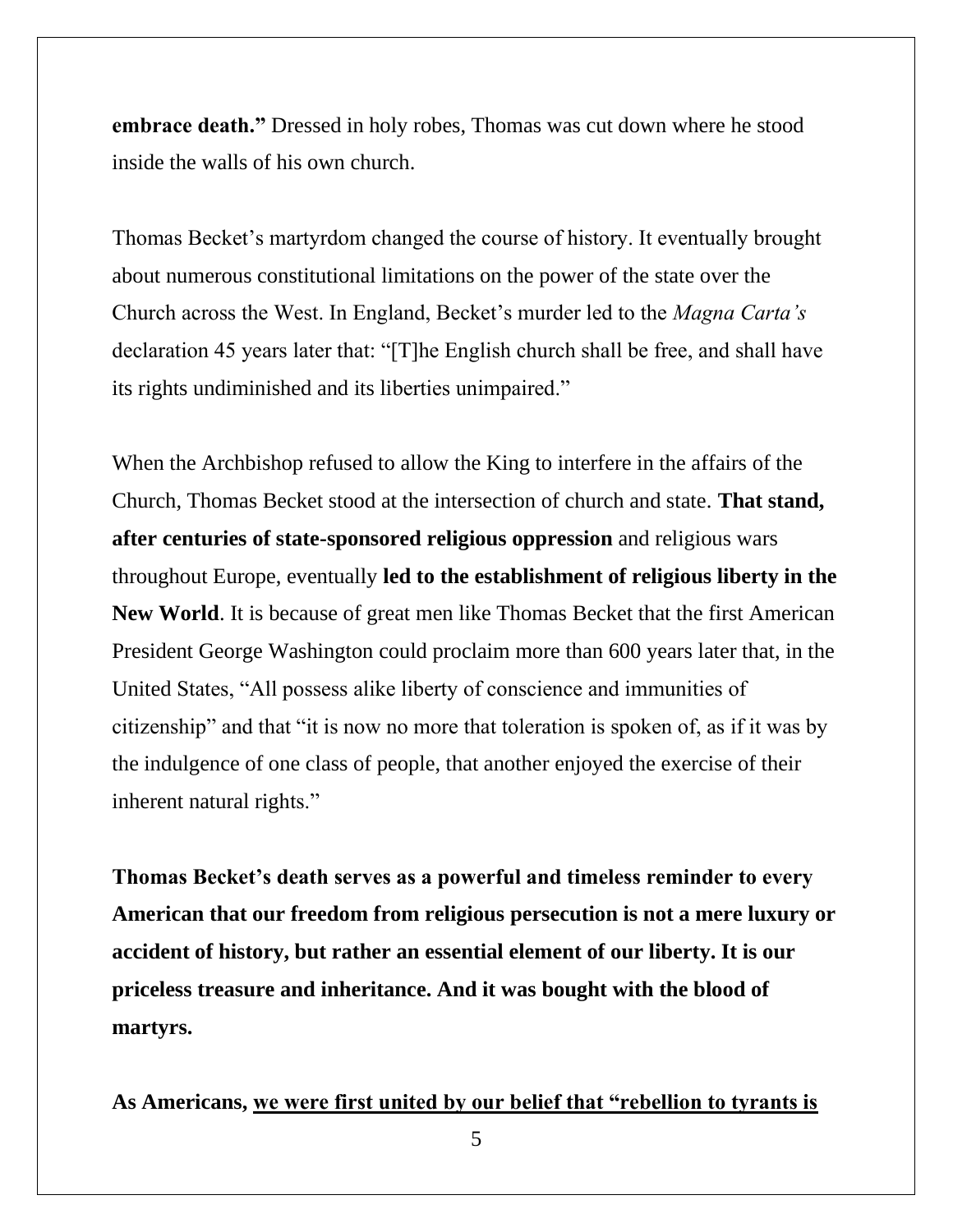**obedience to God" and that defending liberty is more important than life itself. If we are to continue to be the land of the free, no government official, no governor, no bureaucrat, no judge, and no legislator must be allowed to decree what is orthodox in matters of religion or to require religious believers to violate their consciences. No right is more fundamental to a peaceful, prosperous, and virtuous society than the right to follow one's religious convictions**. As I declared in Krasiński Square in Warsaw, Poland on July 6, 2017, the people of America and the people of the world still cry out: "We want God."

On this day, we celebrate and revere Thomas Becket's courageous stand for religious liberty and we reaffirm our call to end religious persecution worldwide. In my historic address to the United Nations last year, I made clear that America stands with believers in every country who ask only for the freedom to live according to the faith that is within their own hearts. I also stated that **global** bureaucrats have absolutely no business attacking the sovereignty of nations that wish to protect innocent life, reflecting the belief held by the United States and many other countries that every child — born and unborn — is a sacred gift from God. Earlier this year, I signed an Executive Order to prioritize religious freedom as a core dimension of United States foreign policy. We have directed every Ambassador — and the over 13,000 United States Foreign Service officers and specialists — in more than 195 countries **to promote, defend, and support religious freedom as a central pillar of American diplomacy.**

We pray for religious believers everywhere who suffer persecution for their faith. We especially pray for their brave and inspiring shepherds — like **Cardinal Joseph Zen** of Hong Kong and **Pastor Wang Yi of Chengdu** — who are tireless witnesses to hope.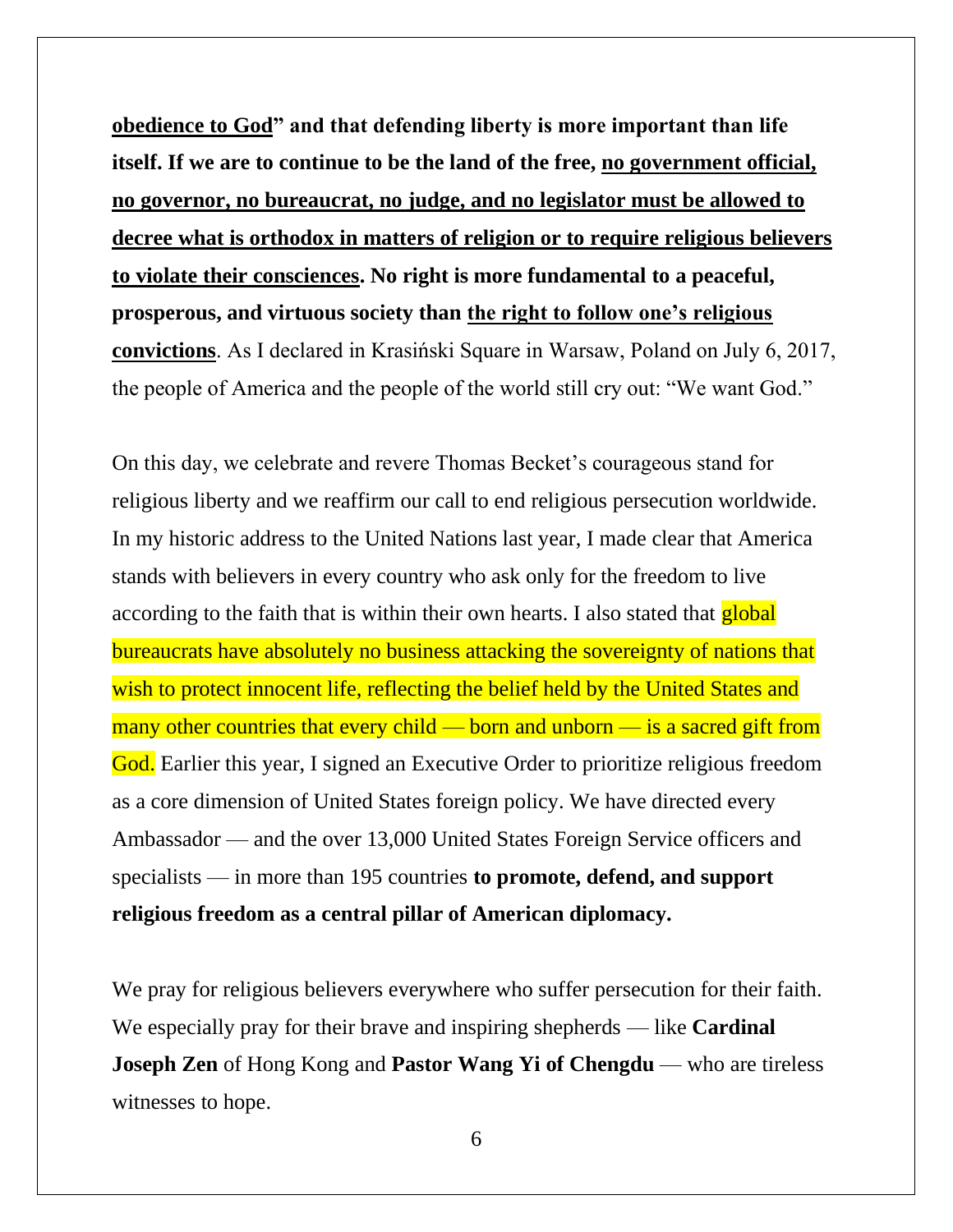To honor Thomas Becket's memory, **the crimes against people of faith must stop, prisoners of conscience must be released, laws restricting freedom of religion and belief must be repealed,** and the vulnerable, the defenceless, and the oppressed must be protected. The tyranny and murder that shocked the conscience of the Middle Ages must never be allowed to happen again. As long as America stands, we will always defend religious liberty.

**A society without religion cannot prosper. A nation without faith cannot endure — because justice, goodness, and peace cannot prevail without the grace of God.**

NOW, THEREFORE, I, DONALD J. TRUMP, President of the United States of America, by virtue of the authority vested in me by the Constitution and the laws of the United States, do hereby proclaim December 29, 2020, as the 850th anniversary of the martyrdom of Saint Thomas Becket. I invite the people of the United States to observe the day in schools and churches and customary places of meeting with appropriate ceremonies in commemoration of the life and legacy of Thomas Becket.

**IN WITNESS WHEREOF,** I have hereunto set my hand this twenty-eighth day of December, in the year of our Lord two thousand twenty, and of the Independence of the United States of America the two hundred and forty-fifth.

#### **DONALD J. TRUMP**

#### [www.WhiteHouse.gov](http://www.whitehouse.gov/)